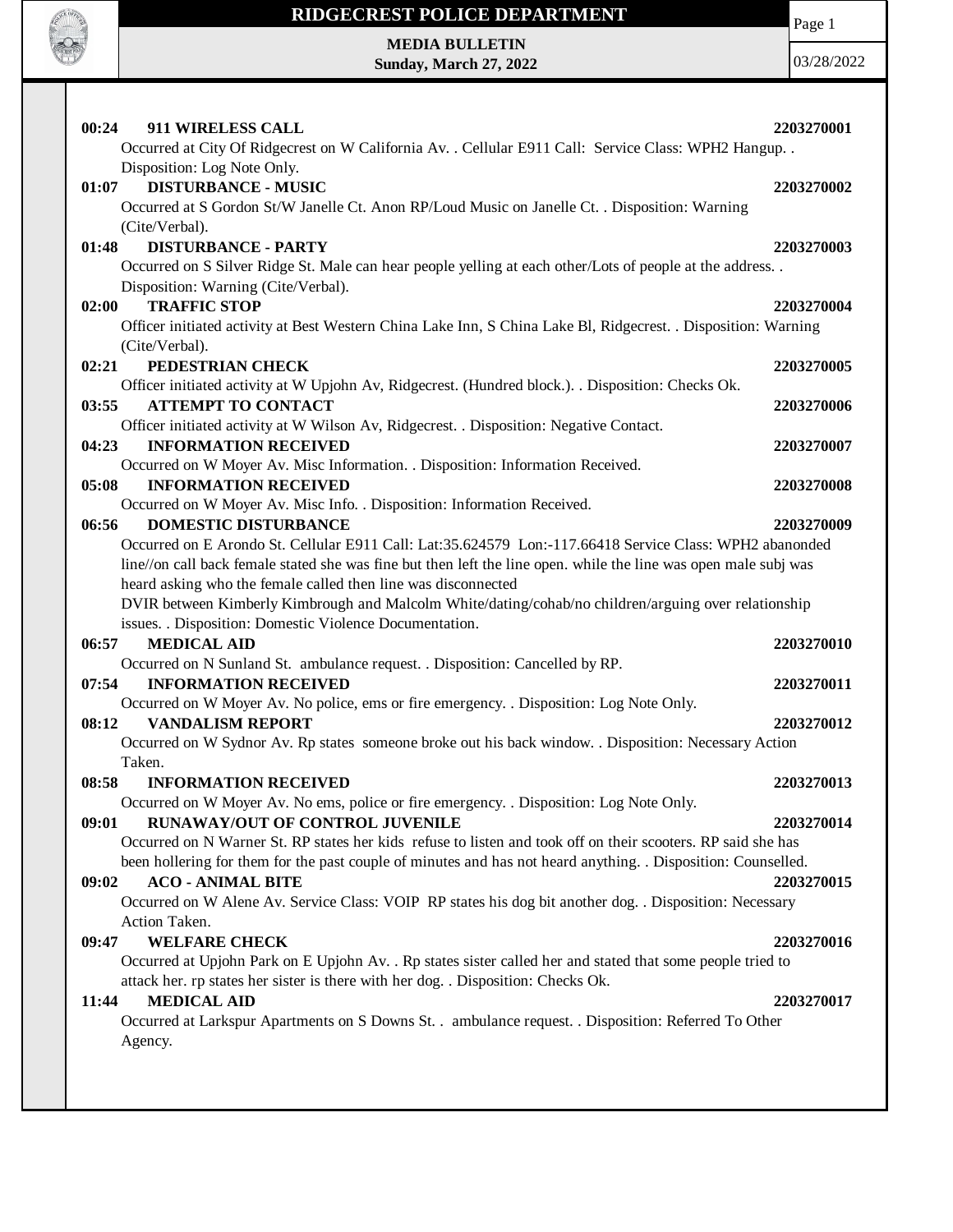

## **RIDGECREST POLICE DEPARTMENT**

**MEDIA BULLETIN Sunday, March 27, 2022**

03/28/2022

Page 2

| 11:54<br>911 WIRELESS CALL<br>Occurred at City Of Ridgecrest on W California Av. . open line//unable to call back. . Disposition: Log Note                                                                                                                                                                                                                             | 2203270018 |
|------------------------------------------------------------------------------------------------------------------------------------------------------------------------------------------------------------------------------------------------------------------------------------------------------------------------------------------------------------------------|------------|
| Only.                                                                                                                                                                                                                                                                                                                                                                  |            |
| 12:00<br><b>SUSPICIOUS CIRCUMSTANCES</b><br>Occurred on W Coronado Av. CALL RP//rp states male subj on a bike came up to the house and looks like he<br>tried to break into the garage/rp states he confronted the subj and subj stated he was just checking on the<br>place and then he took off. rp requesting extra patrols. . Disposition: Necessary Action Taken. | 2203270019 |
| <b>BURGLARY ALARM</b><br>12:37                                                                                                                                                                                                                                                                                                                                         | 2203270020 |
| Occurred at Vfw Ship 4084 on N Alvord St. . Commercial burglary. . Disposition: False Alarm.                                                                                                                                                                                                                                                                           |            |
| 12:41<br><b>WELFARE CHECK</b><br>Occurred at W Bowman Rd/S Norma St. Rp requesting welck on family in mini van. rp states the male subj had<br>a sign but was unable to read the sign. . Disposition: Checks Ok.                                                                                                                                                       | 2203270021 |
| <b>CONTACT CITIZEN</b><br>12:58                                                                                                                                                                                                                                                                                                                                        | 2203270022 |
| Occurred at City Of Ridgecrest on W California Av. . Rp in lobby. rp states when she was leaving to go pick up<br>her daughter her neighbor ran beside her car and started yelling at her. rp would like to document the incident<br>and speak to an officer. . Disposition: Information Provided.                                                                     |            |
| <b>DOMESTIC DISTURBANCE</b><br>13:03<br>Occurred on N Gold Canyon Dr. male/female                                                                                                                                                                                                                                                                                      | 2203270023 |
| male subj banging on door and female trying to close the door<br>DVIR between Michael Byrd and Jessica Chacon/dating/non cohab/no children/arguing over mountain bike. .<br>Disposition: Domestic Violence Documentation.                                                                                                                                              |            |
| <b>MEDICAL AID</b><br>13:18                                                                                                                                                                                                                                                                                                                                            | 2203270024 |
| Occurred on W Jean Av. Service Class: VOIP lift assist. . Disposition: Referred To Other Agency.<br>13:22<br><b>FOLLOW UP</b><br>Officer initiated activity at E French Av/E La Mirage Ln, Ridgecrest. TC measurements. . Disposition: Follow<br>Up Completed.                                                                                                         | 2203270025 |
| 13:26<br><b>INFORMATION RECEIVED</b>                                                                                                                                                                                                                                                                                                                                   | 2203270026 |
| Occurred on N Sierra View St. . Disposition: Log Note Only.                                                                                                                                                                                                                                                                                                            |            |
| 13:27<br>PATROL CHECK                                                                                                                                                                                                                                                                                                                                                  | 2203270027 |
| Officer initiated activity at Skate Park, E French Av, Ridgecrest. . Disposition: Checks Ok.<br>13:48<br><b>WELFARE CHECK</b>                                                                                                                                                                                                                                          | 2203270028 |
| Officer initiated activity at W Atkins Av, Ridgecrest. . Disposition: Checks Ok.<br><b>BURGLARY ALARM</b><br>13:57<br>Occurred at Bureau Of Land Management on S Richmond Rd. . Commercial burglary. . Disposition: Disregard                                                                                                                                          | 2203270029 |
| From Alarm Company.<br><b>TRAFFIC STOP</b><br>14:11                                                                                                                                                                                                                                                                                                                    | 2203270030 |
| Officer initiated activity at N Norma St, Ridgecrest. . Disposition: Warning (Cite/Verbal).<br>14:12<br><b>CONTACT CITIZEN</b><br>Occurred on W Church Av. RP requesting an officer at approx 1500 hrs. rp states someone broke into the                                                                                                                               | 2203270031 |
| residence. . Disposition: Necessary Action Taken.<br><b>SUPPLEMENTAL REPORT</b><br>14:15                                                                                                                                                                                                                                                                               | 2203270032 |
| Occurred at City Of Ridgecrest on W California Av. . 22-967. . Disposition: Report Taken.                                                                                                                                                                                                                                                                              |            |
| <b>FOLLOW UP</b><br>14:31                                                                                                                                                                                                                                                                                                                                              | 2203270033 |
| Officer initiated activity at W Upjohn Av, Ridgecrest. . Disposition: Follow Up Completed.                                                                                                                                                                                                                                                                             |            |
| UNAUTHORIZED USE OF ACCESS CARD<br>14:32<br>Occurred at City Of Ridgecrest on W California Av. . Rp states someone is using her cards after her purse was<br>stolen. . Disposition: Report Taken.                                                                                                                                                                      | 2203270034 |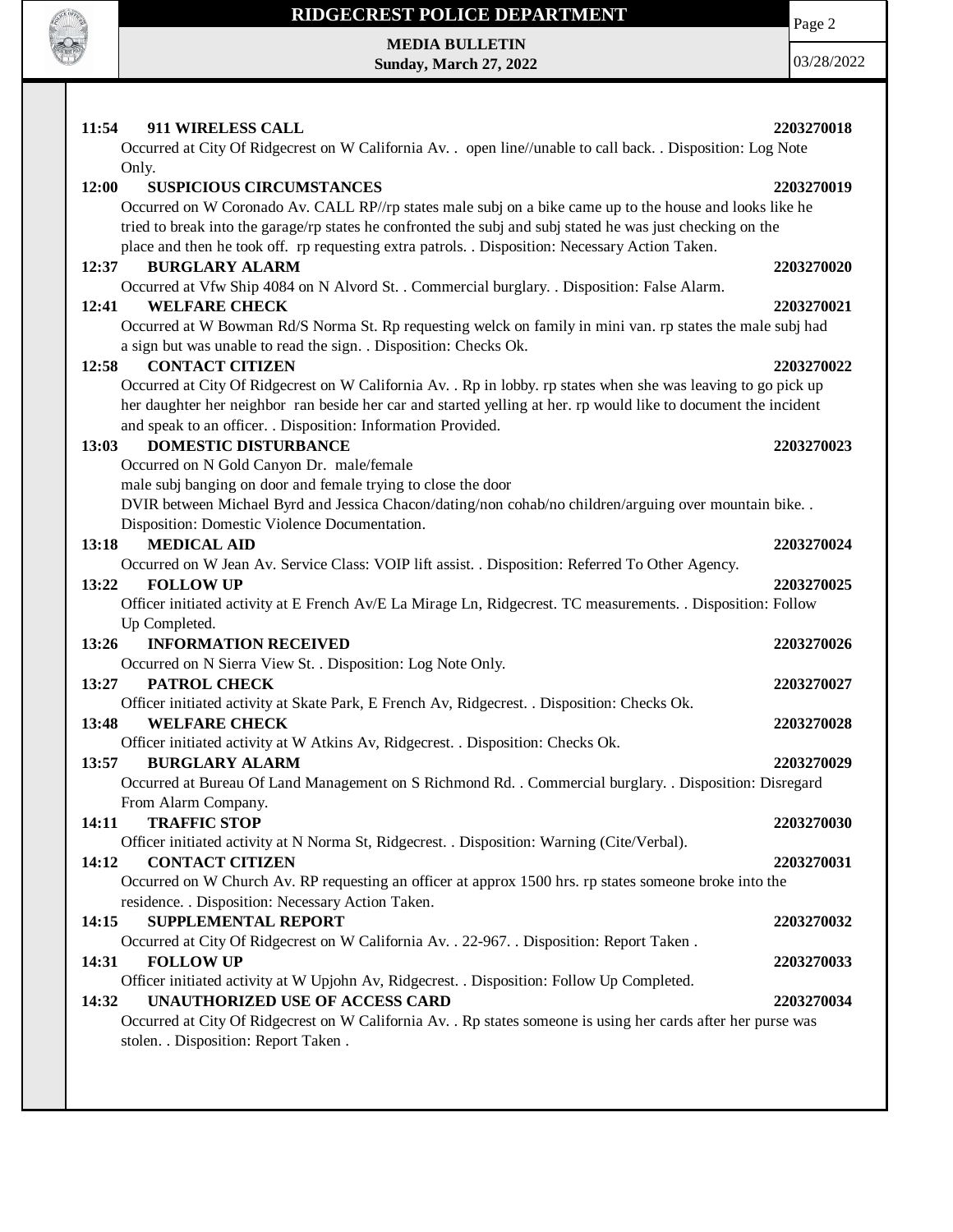

## **RIDGECREST POLICE DEPARTMENT**

Page 3

**MEDIA BULLETIN Sunday, March 27, 2022**

03/28/2022

| 15:31<br><b>WELFARE CHECK</b>                                                                                                                                                                             | 2203270035 |
|-----------------------------------------------------------------------------------------------------------------------------------------------------------------------------------------------------------|------------|
| Occurred at Kwik Serv on N Norma St. . Rp states female sleeping near the building. rp states she has been<br>there since noon. . Disposition: Checks Ok.                                                 |            |
| <b>MEDICAL AID</b><br>15:35                                                                                                                                                                               | 2203270036 |
| Occurred on W Mt McKinley Pl. ambulance request. . Disposition: Referred To Other Agency.<br>15:36<br><b>AREA CHECK</b>                                                                                   | 2203270037 |
| Occurred at Walmart Supercenter on E Bowman Rd. . RP states she may have found the vehicle that hit her for<br>case #22-769. . Disposition: Unable To Locate.                                             |            |
| <b>CONTACT CITIZEN</b><br>16:03<br>Occurred at City Of Ridgecrest on W California Av. . Rp states he doesn't know what happened to his trailer. .                                                         | 2203270038 |
| Disposition: Report Taken.<br><b>TRAFFIC HAZARD</b><br>16:09                                                                                                                                              | 2203270039 |
| Occurred at W Las Flores Av/N China Lake Bl. Bolts in the roadway going SB. . Disposition: Necessary Action                                                                                               |            |
| Taken.                                                                                                                                                                                                    |            |
| <b>CONTACT CITIZEN</b><br>16:09                                                                                                                                                                           | 2203270040 |
| Occurred at City Of Ridgecrest on W California Av. . CALL RP//rp states there is trailer on her property and<br>was wondering the procedure on acquiring that veh. . Disposition: Necessary Action Taken. |            |
| <b>INFORMATION RECEIVED</b><br>17:09                                                                                                                                                                      | 2203270041 |
| Occurred on W Moyer Av. No ems, police or fire needed. . Disposition: Log Note Only.<br><b>UNLICENSED DRIVER</b>                                                                                          |            |
| 17:11<br>Officer initiated activity at S Sanders St, Ridgecrest. (Hundred block.) SA/Herrera, Alissa 3/5/04 chg/VC 12500                                                                                  | 2203270042 |
| (A) cited/rel'd. . Disposition: Arrest Made.                                                                                                                                                              |            |
| 17:13<br>911 WIRELESS CALL                                                                                                                                                                                | 2203270043 |
| Occurred at City Of Ridgecrest on W California Av. . accidental dial. . Disposition: Log Note Only.                                                                                                       |            |
| 17:26<br><b>INFORMATION RECEIVED</b>                                                                                                                                                                      | 2203270044 |
| Occurred on W Moyer Av. No police, ems or fire needed. . Disposition: Log Note Only.                                                                                                                      |            |
| <b>VANDALISM REPORT</b><br>17:46                                                                                                                                                                          | 2203270045 |
| Occurred at Walmart Supercenter on E Bowman Rd. . Rp states when she was leaving Walmart she saw                                                                                                          |            |
| someone hit her car with their door and drive off. rp no longer at location she is now home. . Disposition:<br>Information Provided.                                                                      |            |
| <b>THEFT</b><br>18:00                                                                                                                                                                                     | 2203270046 |
| Occurred on E Ridgecrest Bl. Rp states he is having multiple packages being taken from their apt. rp states he                                                                                            |            |
| has camera footage of subj coming onto property and taking them. . Disposition: Information Provided.                                                                                                     |            |
| <b>DOMESTIC DISTURBANCE</b><br>18:45                                                                                                                                                                      | 2203270047 |
| Occurred on S Sunset St. PARTIES SEPARATED//NOT IN PROGRESS// RP female stating husband is refusing                                                                                                       |            |
| to let her store property at residence /RP male also called stating civil issue with wife and reporting a sus veh                                                                                         |            |
| parked next to his property                                                                                                                                                                               |            |
| DVIR Michael and Sharon Mckeown/separated/non cohab/children in common/arguing over property                                                                                                              |            |
| Disposition: Domestic Violence Documentation.<br><b>CONTACT CITIZEN</b><br>19:18                                                                                                                          | 2203270048 |
| Occurred at City Of Ridgecrest on W California Av. Disposition: Information Provided.                                                                                                                     |            |
| <b>INFORMATION</b><br>19:39                                                                                                                                                                               | 2203270049 |
| Occurred on N Norma St. RP stating her neighbors' car has expired tags/Also stating that they are summoning                                                                                               |            |
| demons. . Disposition: Log Note Only.                                                                                                                                                                     |            |
| <b>TRAFFIC STOP</b><br>20:02                                                                                                                                                                              | 2203270050 |
| Officer initiated activity at S China Lake Bl/W Dolphin Av, Ridgecrest. . Disposition: Warning (Cite/Verbal).                                                                                             |            |
| <b>HAZARDOUS CONDITION</b><br>20:13                                                                                                                                                                       | 2203270051 |
| Occurred on E California Av. Pool chemical haz-mat situation. . Disposition: Referred To Other Agency.                                                                                                    |            |
|                                                                                                                                                                                                           |            |